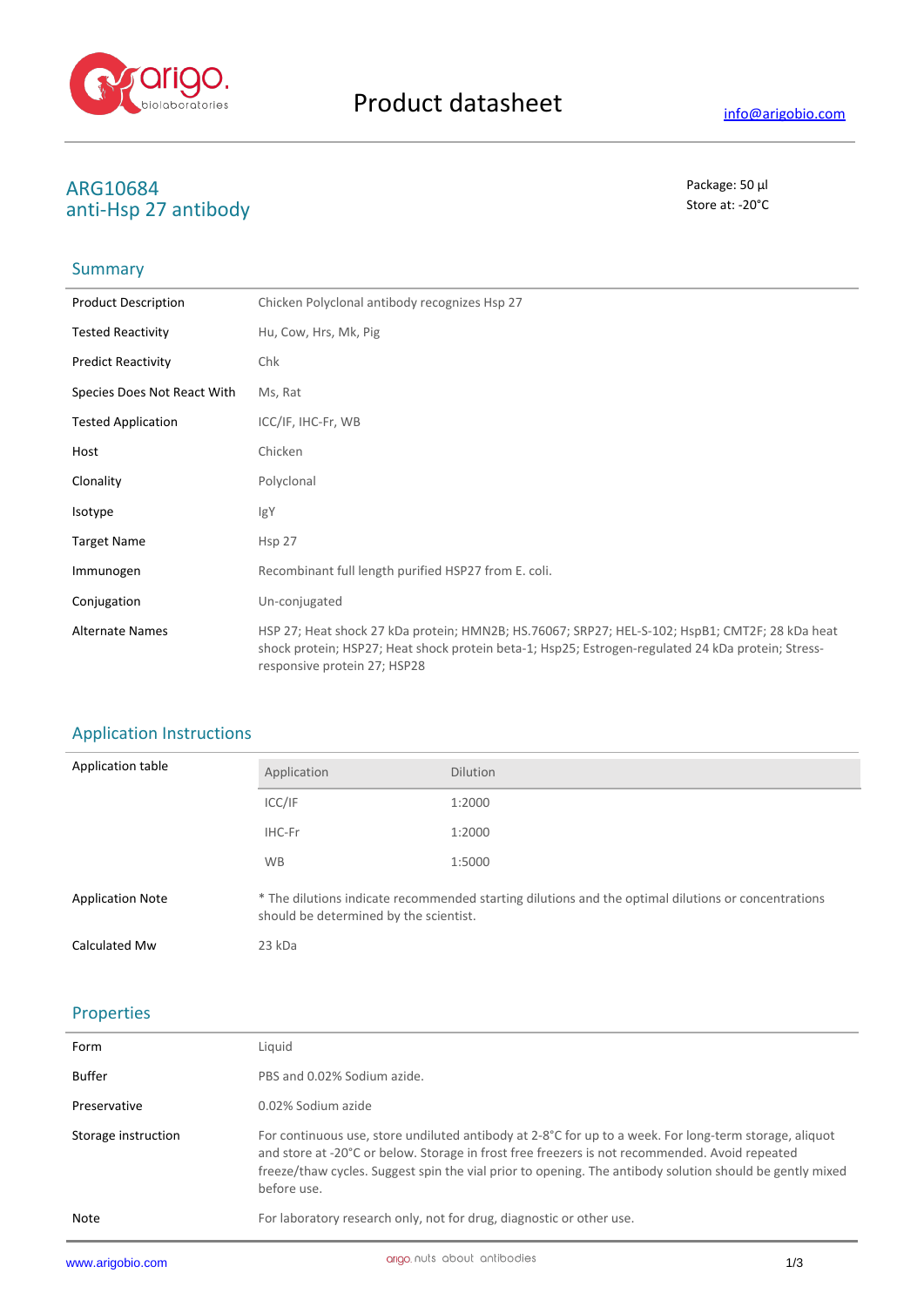# Bioinformation

| Database links  | GenelD: 3315 Human                                                                                                                                                                                                                                                                                                                                                                                                              |
|-----------------|---------------------------------------------------------------------------------------------------------------------------------------------------------------------------------------------------------------------------------------------------------------------------------------------------------------------------------------------------------------------------------------------------------------------------------|
|                 | Swiss-port # P04792 Human                                                                                                                                                                                                                                                                                                                                                                                                       |
| Gene Symbol     | HSPB1                                                                                                                                                                                                                                                                                                                                                                                                                           |
| Gene Full Name  | heat shock 27kDa protein 1                                                                                                                                                                                                                                                                                                                                                                                                      |
| Background      | The protein encoded by this gene is induced by environmental stress and developmental changes. The<br>encoded protein is involved in stress resistance and actin organization and translocates from the<br>cytoplasm to the nucleus upon stress induction. Defects in this gene are a cause of Charcot-Marie-<br>Tooth disease type 2F (CMT2F) and distal hereditary motor neuropathy (dHMN). [provided by RefSeg,<br>Oct 20081 |
| <b>Function</b> | Involved in stress resistance and actin organization. [UniProt]                                                                                                                                                                                                                                                                                                                                                                 |

## Images



#### **ARG10684 anti-Hsp 27 antibody ICC/IF image**

Immunocytochemistry: HeLa cells stained with ARG10684 anti-Hsp 27 antibody (green), and co-stained with a monoclonal antibody to High mobility Group B protein 1 (HMGB1, red) and DNA (blue). ARG10684 reveals strong cytoplasmic staining and penetrates into the actin rich ruffled margins, while the HMGB1 antibody reveals strong nuclear staining which overlaps with the DNA staining.



## **ARG10684 anti-Hsp 27 antibody ICC/IF image**

Immunofluorescence: HeLa cells stained with ARG10684 anti-Hsp 27 antibody (green) at 1:1000 dilution and costained with Mouse mAb to Hsp 60 (red) at 1:5000 dilution. DAPI (blue) for nuclear staining.

The Hsp 27 antibody produces strong cytoplasmic staining, while the Hsp 60 antibody specifically labels mitochondria.